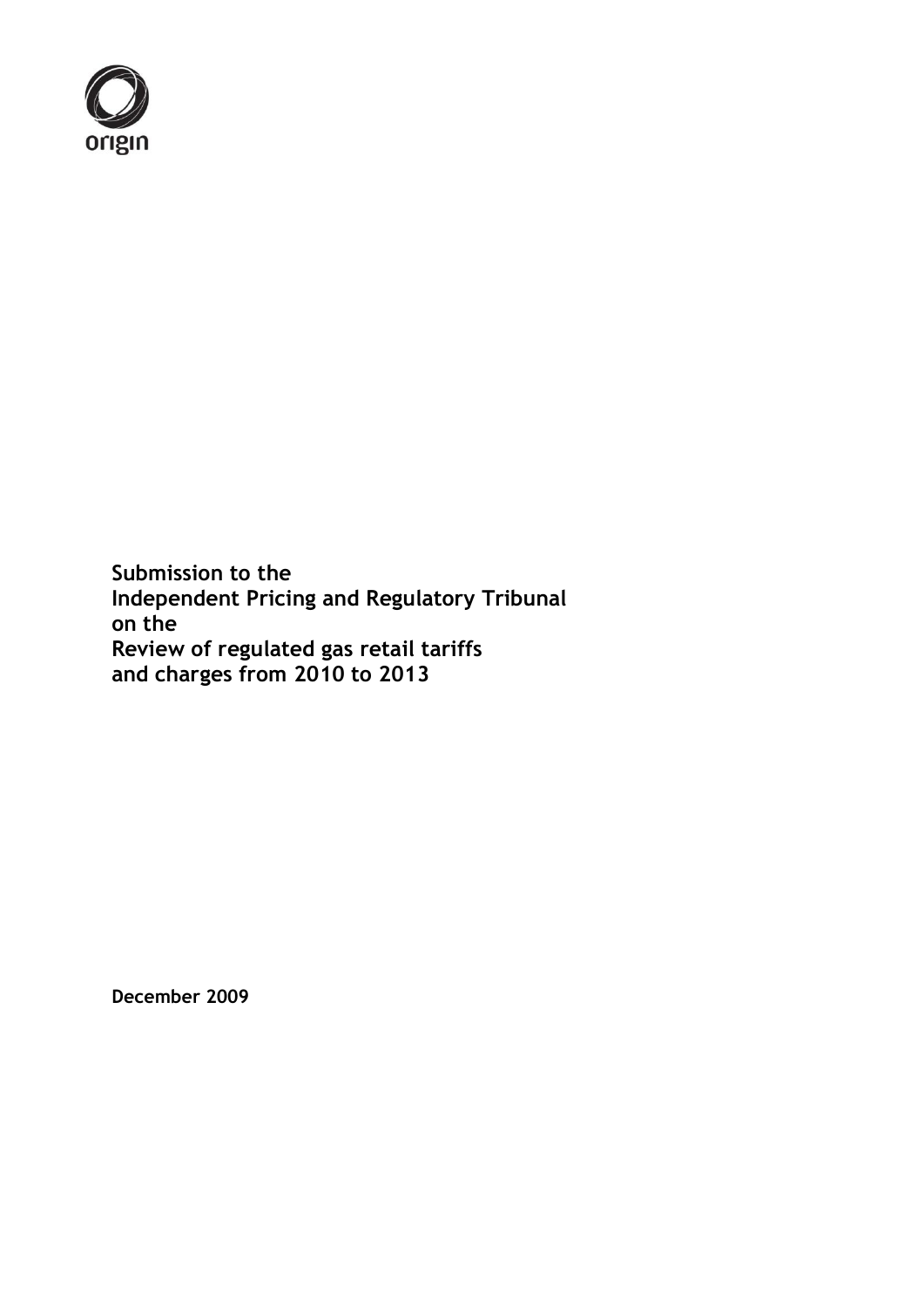# **Contents**

|    | 4. Weighted Average Price Cap (WAPC) 3 |  |
|----|----------------------------------------|--|
|    |                                        |  |
| 6. |                                        |  |
|    |                                        |  |
|    |                                        |  |
|    |                                        |  |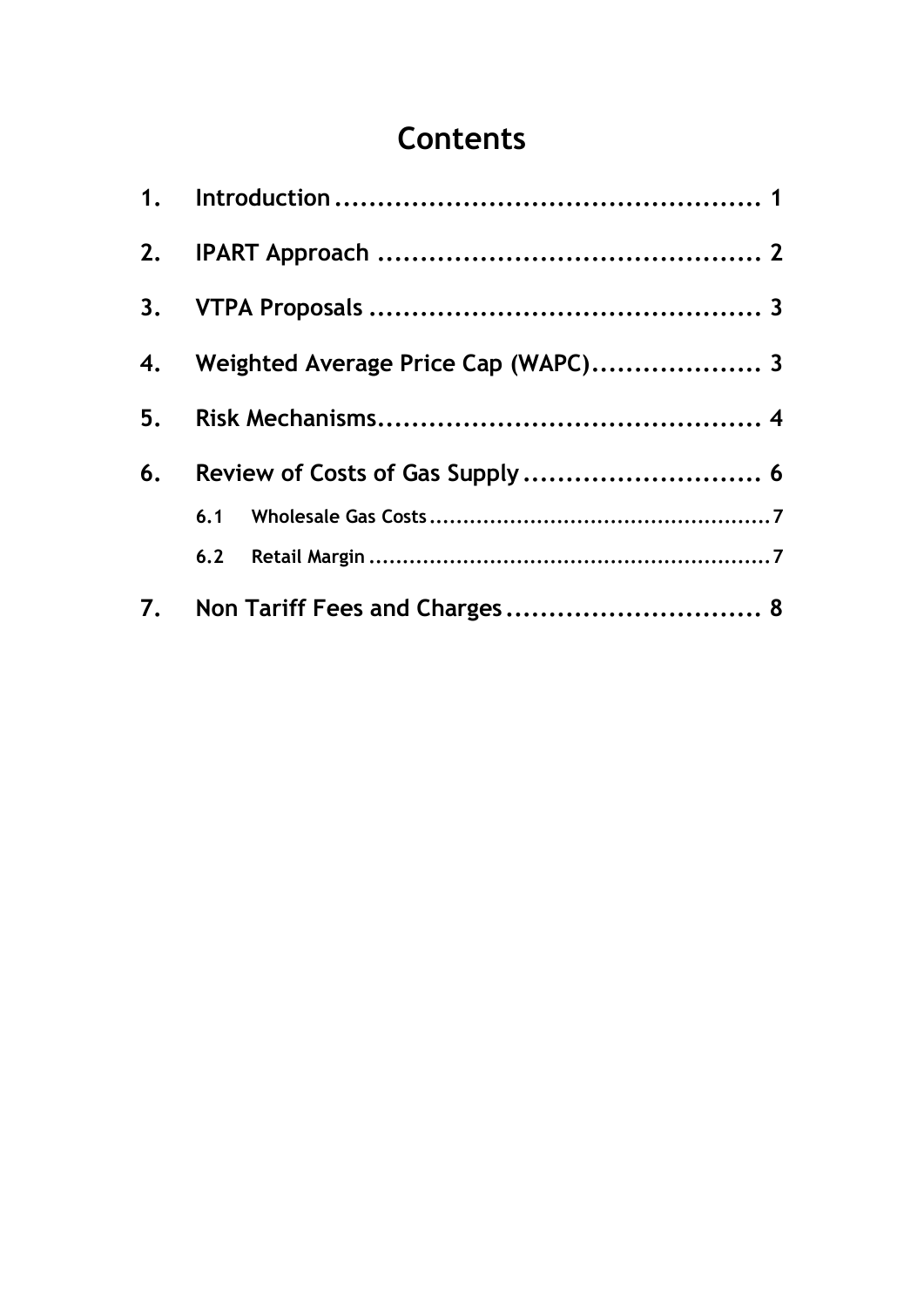## <span id="page-2-0"></span>1. **Introduction**

Origin Energy (Origin) is the standard retail gas supplier to over 20,000 small customers in the Albury/Moama and NSW Murray Valley districts as well as being a new entrant gas retailer in other areas of the New South Wales (NSW) gas market.

Origin recognises that the Minister for Energy in NSW (Minister) has requested that the Independent Pricing and Regulatory Tribunal (IPART) regulate standard tariffs for small retail gas customers for the period from 1 July 2010 to 30 June 2013 under section 27 of the *Gas Supply Act* 1961.

Given this constraint, Origin therefore welcomes IPART's proposal within its *Review of regulated retail tariffs and changes for gas 2010 – 2013: Issues paper* (Issues Paper) to continue to regulate gas retail tariffs through the use of voluntary transitional pricing arrangements (VTPAs) with each of the Standing Retailers. Origin believes that the setting of VTPAs is a relatively light-handed regulatory model and it is appropriate for IPART to continue with this approach. Origin expects that this will be the last regulated price period before price deregulation can occur following an AEMC competition review in 2011.

Origin notes that IPART has identified the major future changes to the energy market that will potentially impact on gas costs including the:

- planned introduction of a Carbon Pollution Reduction Scheme (CPRS);
- expansion of the mandatory renewable energy targets (RET);
- growth in gas fired electricity generation;
- development of Liquid Natural Gas (LNG) processing; and
- the network determination of gas distribution networks in NSW by the Australian Energy Regulator (AER).

In order to ensure these changes do not have any unexpected negative consequences on the cost reflectivity of the regulated tariffs and hence competition, Origin supports the final VTPAs providing:

- for direct pass-through of distribution network costs;
- the flexibility for Standing Retailers to pass-through the costs attributable to a CPRS when it is introduced and the costs can be clearly estimated;
- customers and IPART with a level of certainty as to the likely tariff increases; but also
- the ability for Standing Retailers to pass-through any significant cost changes to account for future developments.

Origin notes that its draft VTPA includes the necessary mechanisms to meet these requirements including the removal of distribution network costs from the VTPA formula.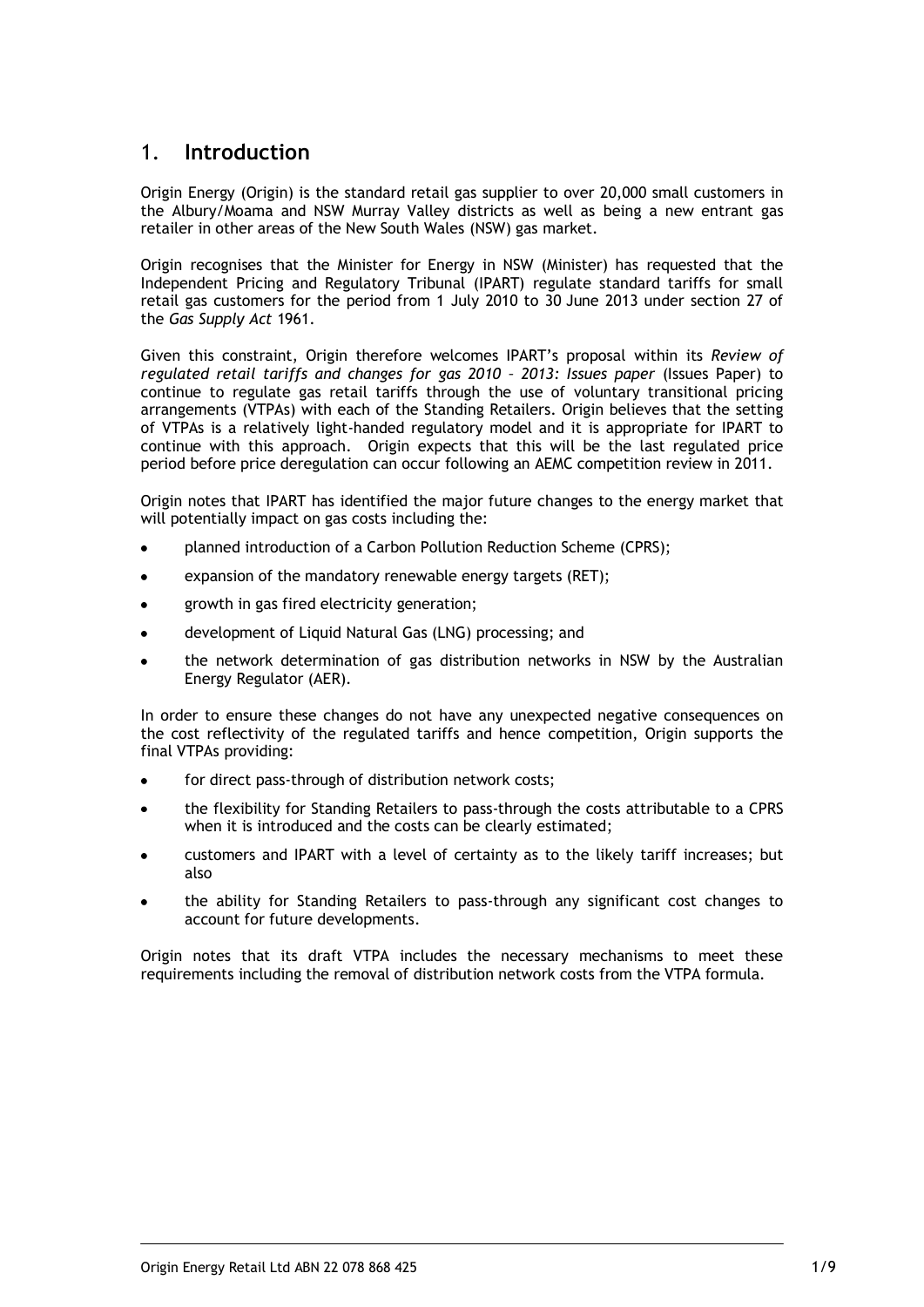# <span id="page-3-0"></span>2. **IPART Approach**

- **1. Do Voluntary Transitional Pricing Agreements (VTPAs) continue to be an appropriate form of regulation for the Standard Retailers' regulated retail gas tariffs, given the objectives and context for this review? Are there enhancements that can be made to the current approach?**
- **2. What (if any) other forms of regulation should we consider?**

Origin's standing position is that deregulating retail prices is a priority in accordance with the commitments made by all energy ministers under the Australian Energy Market Agreement (AEMA).

However, given that price regulation will continue for at least the next three years, Origin supports the continuation of the VTPA approach.

Origin believes that the VTPA set by IPART for the period July 2007 to June 2010 was a relatively light-handed regulatory model that was appropriate for that stage of the development of the market and should continue.

**3. Is there adequate information available for customers to make informed choices when choosing a gas supplier? If not, what measures could be implemented to address this?**

It is necessary to understand that energy is a low involvement product so customer awareness of energy retailers is not vital but more that consumers can find information on energy products when they actually need it. Origin believes that customers seeking energy products are to access specific information from various energy retailers with little difficulty once they have decided to act.

Access to the internet is obviously an important factor in enabling customers to easily compare prices and offers.

Energy retailers have also individually addressed the need to provide clear and accurate information to consumers through their marketing collateral which highlights:

- the price components of a market contract; and
- the key terms and conditions that the consumer should be aware of under the contract.

Further to this, retailers such as Origin are always seeking to improve customer service including research on how best to present information to customers and consistently uses this information to implement changes to its approach as required.

#### **4. Are the proposed assessment criteria appropriate to guide our analysis and decision-making for this review?**

Origin believes that the criteria suggested by IPART in its Issues Paper are appropriate.

Origin would highlight that a common failing of price regulation in recent years has been that in the process of regulating prices that recover the efficient cost of supply, the uncertainty in predicting future costs has been underestimated resulting in regulated prices that do not cover actual efficient costs. This has naturally had a detrimental impact on retail competition.

Origin acknowledges that IPART's VTPA approach may minimise this risk but would suggest that IPART's review and approval be cognisant of this risk.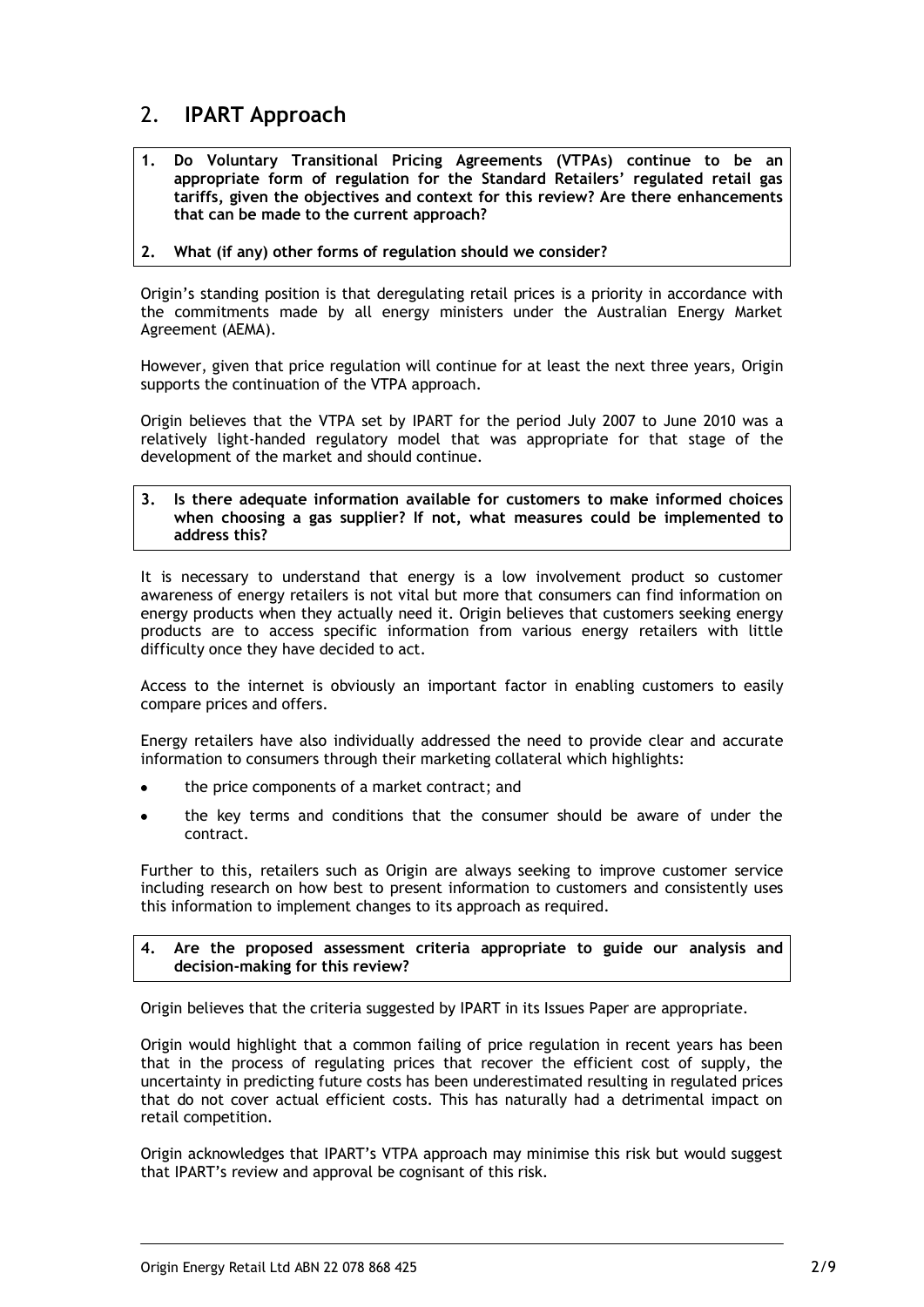# <span id="page-4-0"></span>3. **VTPA Proposals**

For this draft VTPA, Origin has proposed that:

- Origin's default retail prices are to be subject to the agreement for a 3 year period from 1 July 2010 to 30 June 2013;
- Prior to the introduction of a CPRS, the retail tariffs are to be comprised of a:
	- retail component (R) including the cost of gas, wholesale market related costs, transmission costs and retail operating costs and retail margin; and
	- network component (N) being all the regulated charges levied by a distribution network operator.

Origin proposes that the VTPA will regulate changes to the retail component and allow full and direct pass-through of distribution network charges.

As indicated by IPART, Origin has submitted a draft pricing proposal that the retail component be regulated by a weighted average price cap (WAPC) of a CPI + 1%. Origin would assert that this proposal is accurate for the purposes of determining the price path over the period.

However, this constraint will not be satisfactory for 2010-11 as IPART will determine when it examines Origin's customer information. The reason being that in the last years of the current VTPA, distribution charges to the Albury and Murray Valley have increased in excess of that allowed within the VTPA. This has meant that the retail component of Origin's current retail tariffs has diminished and is no longer cost reflective. Simply removing the network component does not rectify this impact and the retail component will need to significantly increase for 2010-11 to be cost reflective. The retail component will then follow the CPI +1% price path to reflect changes in energy and retail costs.

**5. Do stakeholders consider that the Standard Retailers' proposals are reasonable in general? Are there any specific issues or individual components of the proposals that stakeholders wish to comment on?** 

<span id="page-4-1"></span>Origin welcomes any comment form stakeholders on both the framework and quantum of its VTPA proposal.

- 4. **Weighted Average Price Cap (WAPC)**
- **6. Does a WAPC best meet the objectives for this review? Are there enhancements that can be made to the current approach?**
- **7. Is there any evidence to suggest that a WAPC is inappropriate? Are there other approaches to setting retail tariffs that IPART should consider?**

Origin agrees with IPART that a WAPC approach is the best approach under the VTPA

Origin has only a small number of regulated tariffs within the Albury and Murray Valley regions applying to a small number of customers and therefore has previously applied the average price constraint evenly across these tariffs.

With the unwinding of distribution network charges from the VTPA, Origin will need to further restructure individual tariffs to better reflect the underlying costs over time.

Origin therefore feels that it is not appropriate to impose an additional side constraint on individual tariffs as it may hinder moving tariffs to cost reflectivity and agrees with IPART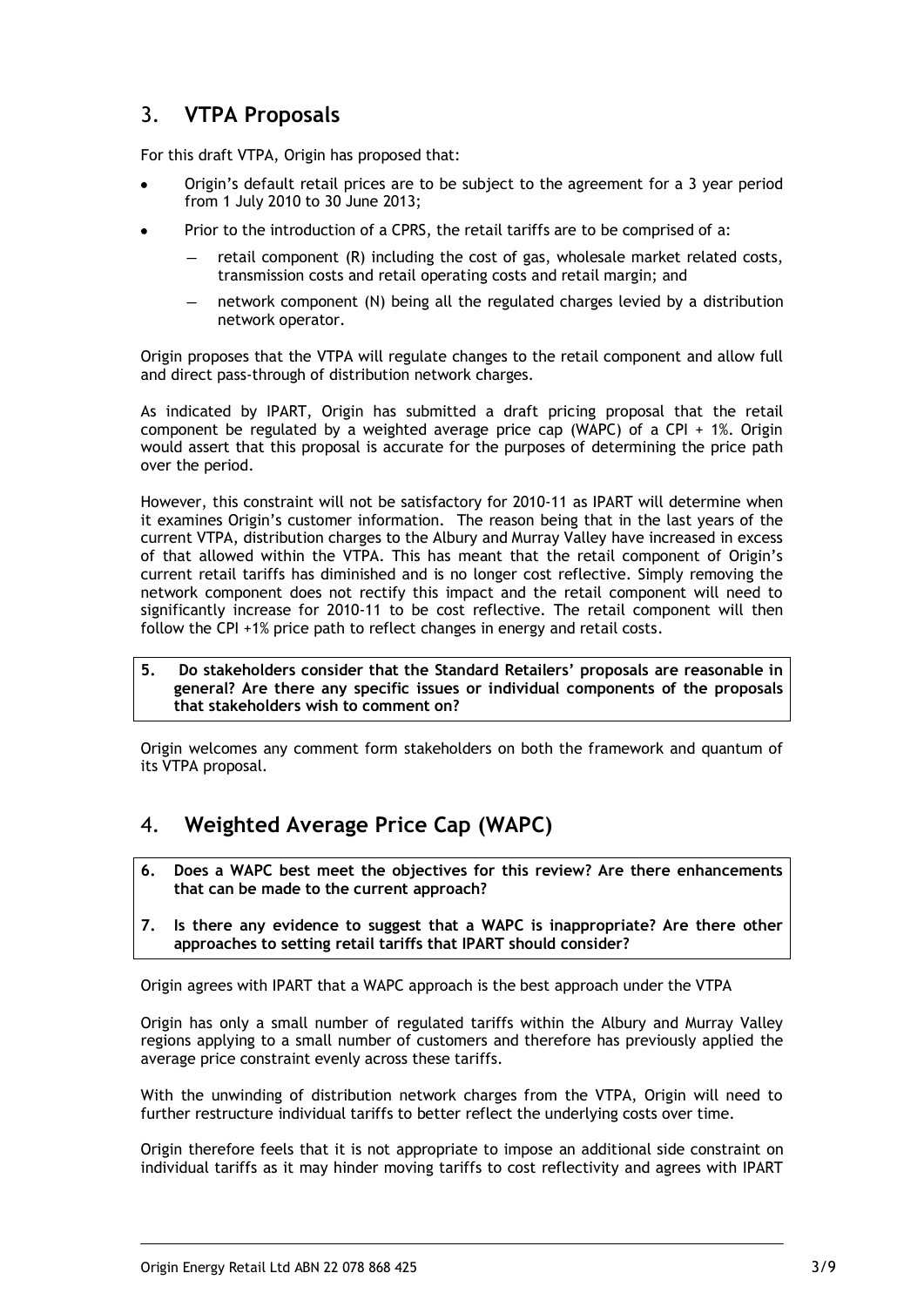that it is against the objectives of reducing customers' reliance on regulated tariffs and improving competition.

<span id="page-5-0"></span>Origin believes that consumers will be protected sufficiently by the average price constraint.

# 5. **Risk Mechanisms**

Origin supports IPART's premise that all appropriate costs and risks need to be accounted for within regulated prices set under the VTPAs and that risks and costs outside of a retailer's control need to be addressed through additional regulatory mechanisms. For this reason, Origin's has proposed changes to its current VTPA to better handle the impact of uncontrollable costs such as:

- distribution network charges;
- $\bullet$ CPRS or climate change costs; and
- other unexpected events.  $\bullet$

#### **8. Should IPART accept the Standard Retailers' proposal to pass network charges through to customers?**

As IPART has indicated, distribution network costs are not under the control of retailers and therefore should be appropriately passed-through to consumers.<sup>1</sup>

This is especially important when you consider that network charges make up a significant proportion (approximately 50 per cent) of the total retail charge to customers. Therefore, leaving network charges embedded within the retail price regulation greatly increases the risks to Standing Retailers of the retail price path moving away from cost reflectivity.

Origin notes that this is a fundamental issue for the other NSW Standing Retailers given the high level of uncertainty regarding the network costs that will arise from the Jemena Gas Network's future Access Arrangement commencing 1 July 2010.

Origin would acknowledge that its own VTPA proposal to unwind the gas distribution network component from the retail gas tariffs and only regulate the remaining retail component does not carry a similar short-term imperative given that there is less uncertainty regarding future network charges in the Albury and Murray Valley regions. However, Origin believes this is the correct approach in principle and is a more efficient regulatory instrument for handling unexpected network price movements than the passthrough mechanism in the current VTPA.

This has been demonstrated in 2009-10 with network price increases in the Albury region that were unanticipated and therefore not included within the retail prices. The special circumstances provisions of the current VTPA because of both timing and materiality issues did not provide an effective instrument to cater for these unexpected additional charges. This was a substantial cost to Origin. Consequently, Origin believes that effectively accounting for changes to network prices is paramount in this VTPA.

Origin would also note that a CPRS will also impact on network costs as distribution entities will be liable for the costs of their fugitive emissions. Providing for explicit pass-through of network costs ensures that this cost is captured if and when it is included within the network charges.

<sup>1</sup> <sup>1</sup> Origin is not suggesting a separate itemisation of network costs on the customers' bills with consumers still receiving a bundled gas price. However, the final retail price will be derived from the separate VTPA price path and actual network price changes.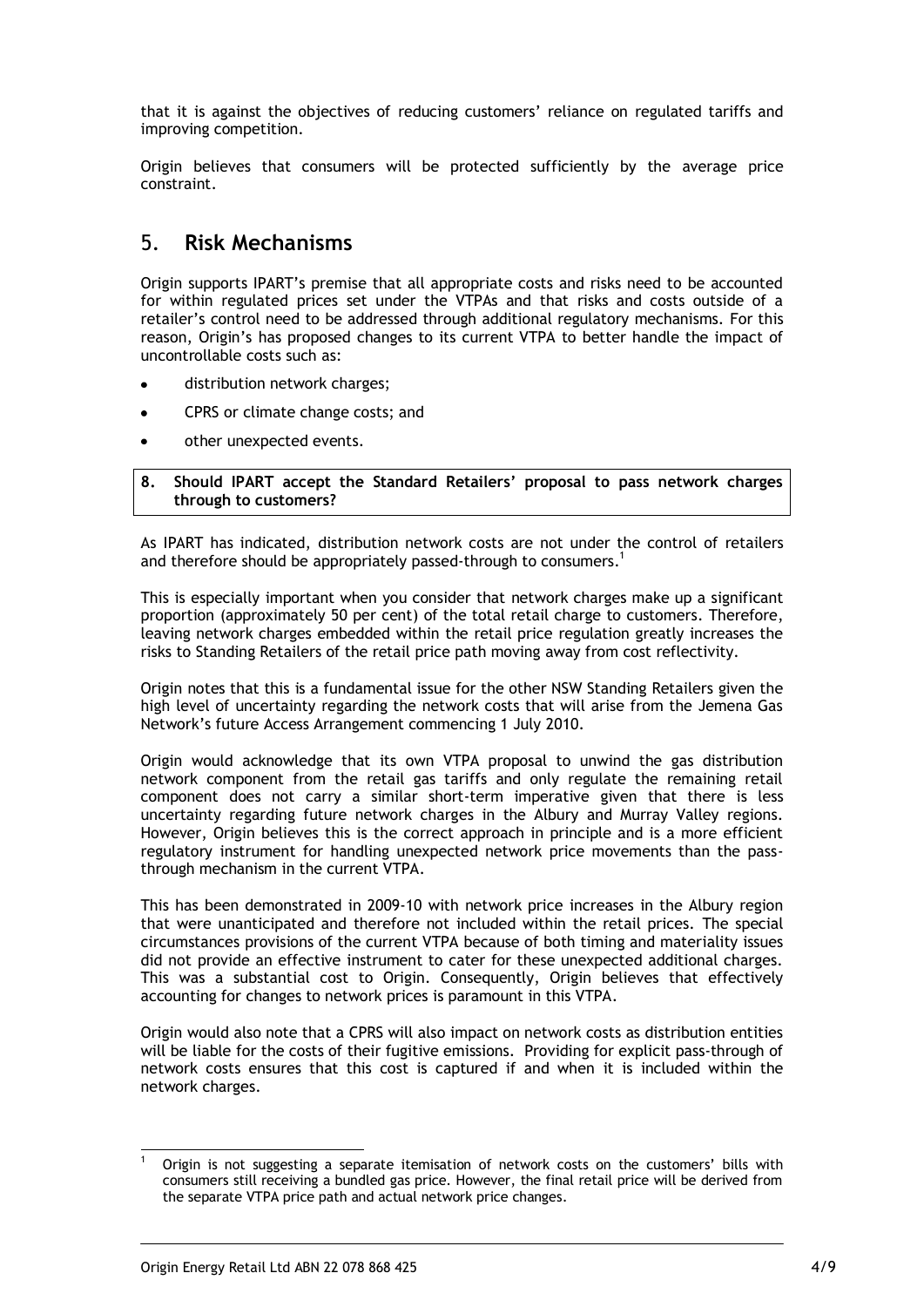#### **9. What is the most appropriate way to address uncertain costs associated with national climate change measures in the new VTPAs?**

As currently proposed, a CPRS is planned to commence on 1 July 2011 in the second year of this VTPA period. Consequently, the Standing Retailer VTPAs must make provision for the introduction of the CPRS and the additional costs and risk to gas retailers generated by the scheme that is finally adopted.

The VTPAs must also make provision for the possibility that a CRPS is not implemented as planned. It is therefore incontrovertible that the forecast cost of a CPRS cannot be accurately forecast and included within the VTPA price path at this point in time. However, it is also incontrovertible that the CPRS is a potentially significant price risk that needs to be appropriately assessed when establishing a regulatory price control mechanism for the future supply of gas to small customers.

Consequently, the VTPAs must allow for the pass-through of appropriate retail costs when and if a CPRS is introduced noting that even when the CPRS is finalised, there will remain a significant degree of difficulty attached to forecasting its impact on retailer' costs.

Origin has therefore proposed a specific cost pass-through mechanism for carbon costs in the VTPA that will account for this uncertainty while ensuring there is sufficient oversight to provide IPART with a level of comfort as to the appropriateness of that pass-through.

Origin believes that a specific mechanism is preferable to using the special circumstances provisions as this is not an unforeseen cost but a cost that is not readily quantifiable at this point in time. Furthermore, apart from the forecast carbon cost, the costs will be specific to each Standing Retailer as they will include:

- the incremental costs of production and transmission as a result of operational emissions; and other unanticipated costs that are passed through to the retailer; and
- the incremental costs of administering the CPRS, and in particular, the management  $\bullet$ of trading and reporting requirements.

Therefore Origin agrees that Standing Retailers are be best placed to forecast and provide its CPRS costs to IPART rather than rely on the general criteria around the Special Circumstances provisions.

#### **10. If the Standard Retailers set retail prices based on their own forecasts of CPRS permit costs, should this forecast ever be reconciled with the actual costs of permits?**

Origin acknowledges that an ex-post review by IPART of forecast and actual CPRS permit costs may be appropriate. However, Origin requests that if such a regulatory mechanism was included, that is only implemented based on some form of materiality criteria to ensure that a review is not completed when it is unnecessary.

- **11. Is the Standard Retailer the only party who should trigger special circumstances and a review or re-opening of a VTPA?**
- **12. How should IPART conduct a review of an application for a special circumstance price change?**
- **13. Should there be a materiality threshold to trigger a special circumstances review? And if so, what should that threshold be?**

The current and proposed VTPAs allow for special circumstance reviews. This provides the opportunity for Standard Retailers to vary average prices outside of the regulated limits set in the VTPA following approval of the price changes by IPART.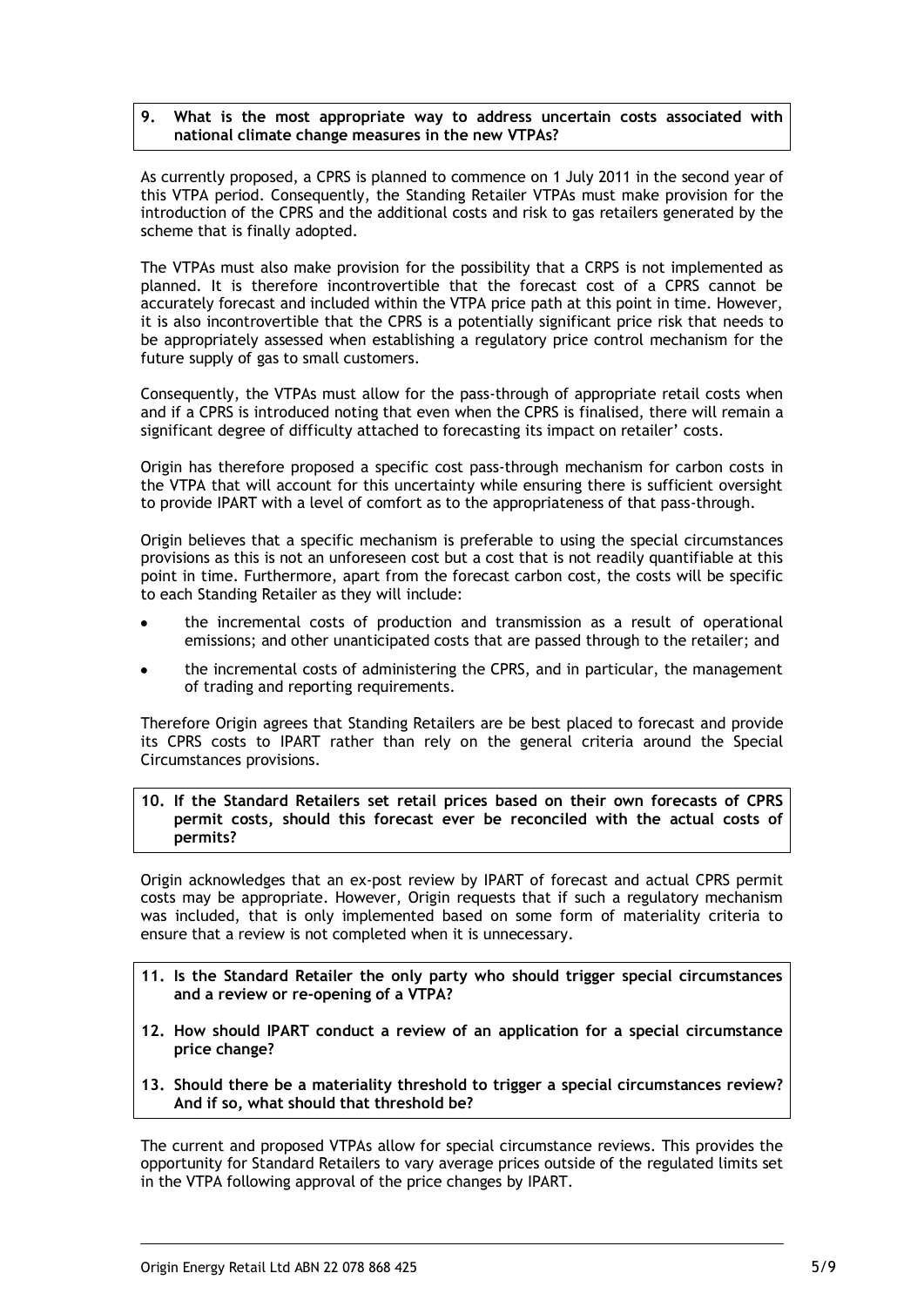Origin acknowledges that ideally, other industry participants should be able to trigger a special circumstances review as situations can and do arise that may impact the industry without affecting the Standard Retailer. However, given the nature of a VTPA being an arrangement between a Standard Retailer and the regulator for regulation of only that Standard Retailers price, it is not clear how such an arrangement could work in practice.

Origin also notes that the Issues Paper considers whether a structured review process with clearly defined triggers and materiality limits is more appropriate than the current provisions. Origin does not believe that this is required given that its proposed VTPA allows for pass-through of network charges and also CPRS, the largest foreseeable risks to forecasting and regulating retail prices.

The special circumstances provisions reduce the risk to retailers of unforeseen and material future costs as these risks are not provided for in the current regulated retail margin. Origin does not see how a structured review process could be designed for these unforeseen events?

Origin believes it is sufficient to restrict the set of triggers for a special circumstances review to events such as:

- Regulatory changes;
- Taxation changes;
- Unanticipated field price reviews;
- Unanticipated changes in the cost of transmission; or
- Fundamental changes to gas market frameworks and arrangements.

Furthermore, Origin does not believe that the materiality threshold is required as a retailer's administrative time and cost in submitting and gaining approval from IPART for a pass-through event provides its own materiality threshold. However, if IPART chooses to pursue a materiality threshold on special circumstance events then it must ensure that the threshold considers the ongoing and cumulative cost of potential pass-through events rather than a single year's costs.

# <span id="page-7-0"></span>6. **Review of Costs of Gas Supply**

Origin's VTPA proposal includes a mechanism to allow annual pass-through of the network charges applied by the network operator from 1 July 2010.

Therefore, the VTPA will regulate the retail component of Origin's bundled retail price which consists of:

- the wholesale gas cost including market related and transmission network costs;
- retail operating cost; and  $\bullet$
- applicable retail margin.  $\bullet$

Origin notes that IPART is proposing to review each of these cost elements to make an assessment of whether the total costs are consistent with Origin's proposed retail tariffs. Origin supports this approach.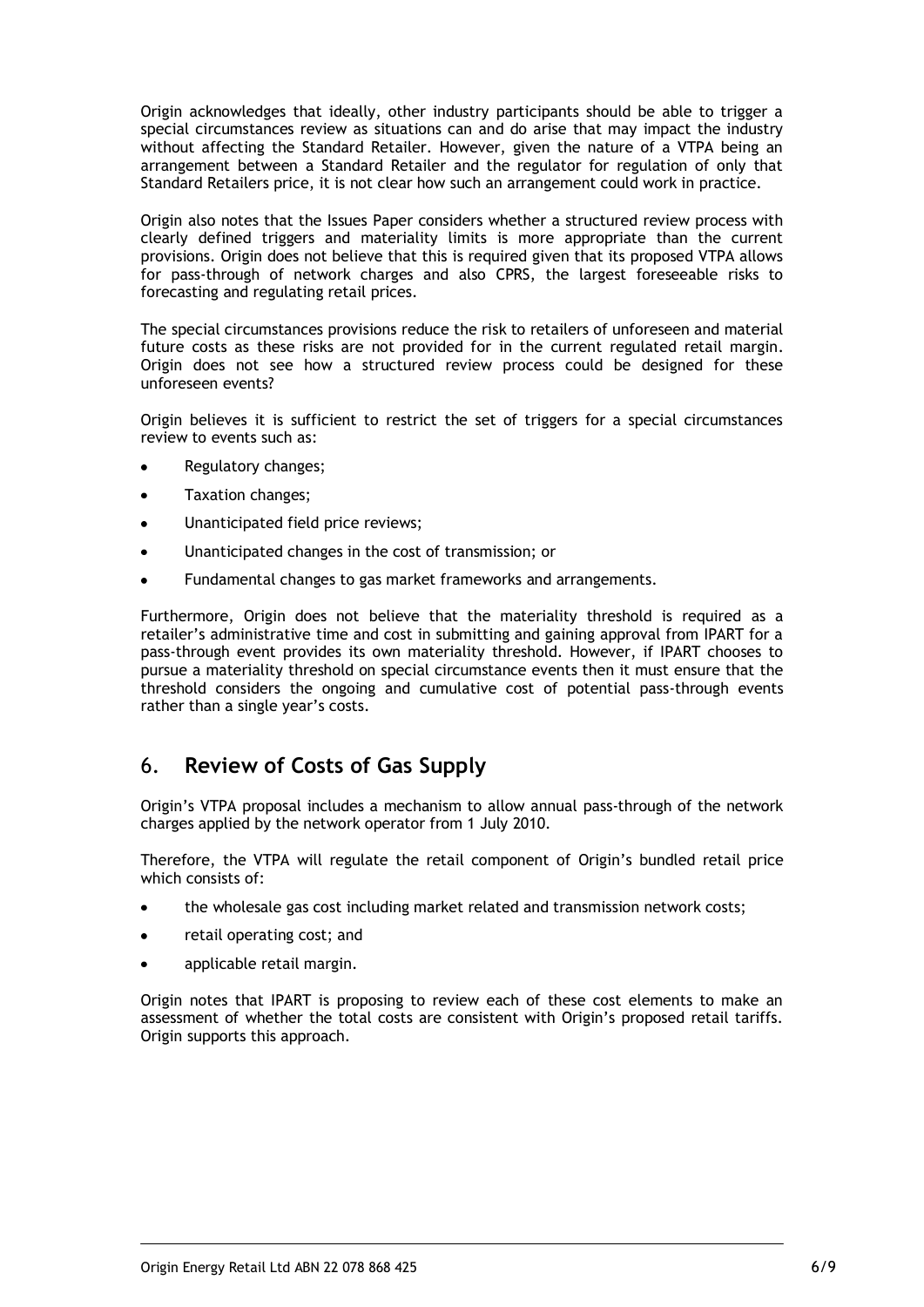### <span id="page-8-0"></span>**6.1 Wholesale Gas Costs**

**14. Have there been any significant changes to retail business activities since the 2007 review? And if so, what are the implications for wholesale gas costs?**

#### **15. Is IPART's proposed approach to assessing wholesale gas costs for the 2010 review appropriate? If not, what are the alternative approaches?**

Origin believes that IPART approach for assessing wholesale gas costs is reasonable as the contractual nature of the NSW gas industry and lack of comparable benchmarks will require individual review of each Standing retailer's current and future gas costs.

This individual approach is especially important for Origin as a Standing Retailer because the Albury and Murray Valley regions of NSW are supplied from the Victorian gas market. Therefore, IPART's consultants will need to be cognisant that:

- the wholesale gas is from Longford, Victoria;
- wholesale market related costs will therefore include the AEMO (Vencorp) charges;
- the relevant transmission costs to carry the gas to Albury is via the GasNet principal transmission line (PTL) and to the Murray Valley is via the Murray Valley pipeline or Echuca pipelines.
- **16. Have there been any significant changes to retail business activities since the 2007 review? And if so, what are the implications for retail operating costs?**
- **17. Are previous retail operating cost analyses and benchmarks a valid starting point? If not what are the alternative approaches?**

Origin does not believe there have been any significant changes that warrant additional examination of the retail operating costs for a gas retailer and as such, Origin supports IPART's reliance on previous and current benchmarks and retail operating costs analyses when considering Standard retailers' cost proposals.

However, the format of any carbon regulation and/or efficiency reporting may be such that the costs to retailers increase. Origin would see this as part of any review once the details of these policies (or similar) are known.

### <span id="page-8-1"></span>**6.2 Retail Margin**

- **18. Have there been any significant changes to retail business activities since the 2007 review? And if so, what are the implications for the retail margin?**
- **19. Can the supply of gas be considered an essential service? If not, to what extent are the risks inherent in gas retailing different to those in electricity?**
- **20. To what extent, if any, are the risks inherent in retailing gas in NSW different to those in other jurisdictions?**
- **21. Is IPART's proposed approach to assessing the retail margin for the 2010 review appropriate? If not, what are the alternative approaches?**

Origin notes that IPART has suggested the use of three approaches to determine retail margin:

a bottom-up approach that specifically accounts for the individual risks faced by a retailer when servicing customers;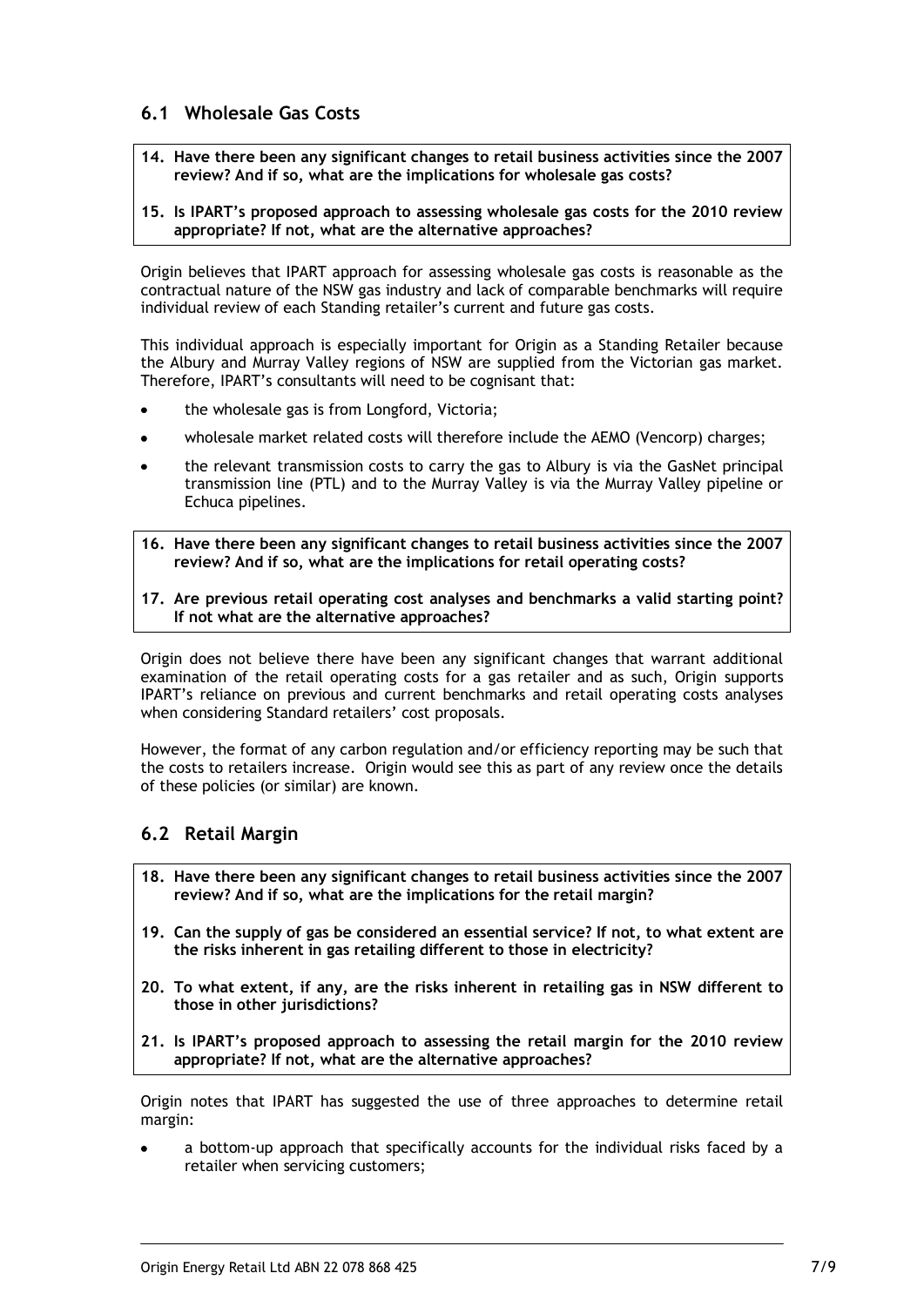- an expected returns approach that compensates retailers for the systematic risk to which they are exposed; and
- a benchmarking approach that examines the retail margin earned by comparable retailers on the stock exchange.

Origin supports the approaches to be taken by IPART as the appropriate retail margin needs to ensure that:

- all business risks are suitably covered;
- satisfactory returns are provided to shareholders; and that  $\bullet$
- the likelihood of forecast errors reducing retail margins is minimised.

The additional risks to inherent in the gas industry and specifically in NSW that IPART may need to consider are that:

- the supply of gas is not an essential service and therefore gas uptake is not as predictable as electricity connections with the subsequent increased volumetric risk; and
- small customers' gas consumption levels in NSW, especially in Origin's Albury and Murray valley regions, are considerably smaller than in Victoria with commensurate lower revenue per customer. Consequently, the application of retail margin as a percentage of revenue results in a small fixed dollar amount that can easily be rendered inadequate by forecast errors on other cost elements.

Finally, it must always be reiterated that the regulatory risks of setting a retail margin are asymmetrical - while lower margins will have a direct impact on market competitiveness, margins above commercial requirements they will have little impact as competition will remove the opportunity for any additional returns.

# <span id="page-9-0"></span>7. **Non Tariff Fees and Charges**

Origin believes that as a principle, additional costs incurred as a result of non-routine services should be fully reflected in miscellaneous charges rather than the costs included in total retail operating cost and therefore in regulated retail tariffs.

Origin would also highlight that there are clearly two types of miscellaneous charges and they must be treated differently under the VTPA:

- retail fees that occur from time to time and reimburse the retailer for costs incidental to the normal supply of gas. The fees are regulated within the VTPA; and
- network fees which customers incur from time to time for services requested by a customer and performed by the network operator. These are not regulated within the VTPA.

**22. Is it reasonable for the Standard Retailers to introduce a new fee for the payment of gas bills by customers using a credit card?**

Origin proposed the introduction of a merchant fee for bills paid by credit card within its draft VTPA. However, Origin notes that applying such as charge is inconsistent with the *Gas Supply (Natural Gas Retail Competition) Regulations 2001* and consequently, in the absence of any amendment to these regulations, the fee cannot be applied.

The costs incurred by Origin due to financial institutions charging for customers who pay through credit cards will therefore (absent a change in regulation) be included in the general retail operating costs recovered within the regulated tariffs.